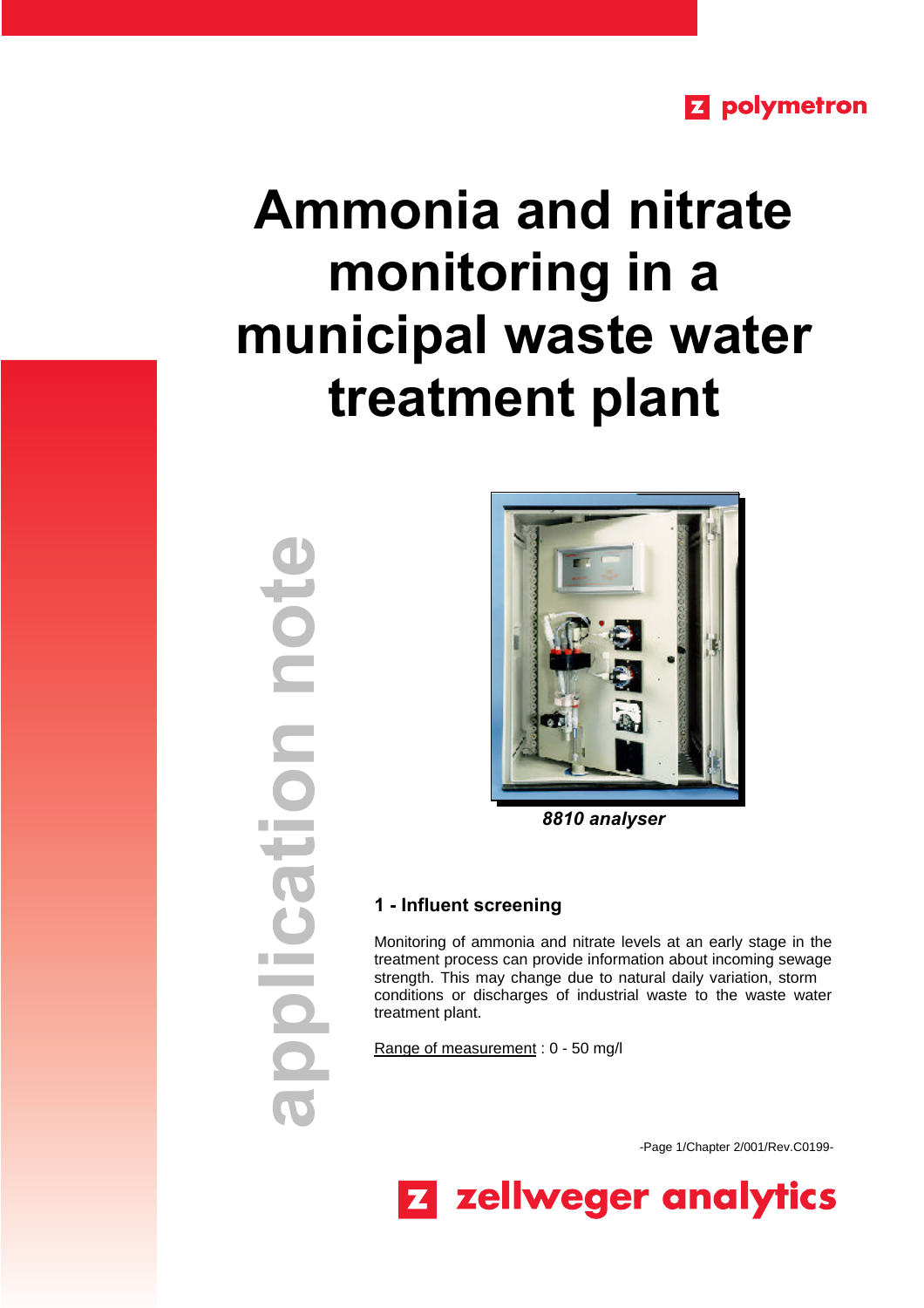# **Z** polymetron

## **2 - Final effluent monitoring**

The monitoring of ammonia and nitrate in sewage treatment final effluent can provide information about the performance of treatment processes. This information Is usually obtained in performing laboratory analysis on a daily basis. However, on-line analysis will provide a clearer understanding of process variability and provide a rapid response to changes in the process :

- **\*** To optimize process performance and indicate operational problems, for example poor nitrification due to unsufficient aeration or retention time in the activated sludge process
- **\*** To improve knowledge of treatment processes and indicate long term performance trends.
- **x** To ensure the conformity to environmental regulations before discharge

Range of measurement : 0 - 10 mg/l

### **3 - System configuration**

#### **a) 8810 AMMONIA ANALYSER**

| .368810, 36XXX                 | Analyser model, ISE base unit includes ammonia<br>measuring electrode, temperature sensor Pt100 and<br>reagent peristaltic pump for sample conditionning with<br><b>NaOH</b> |                                                                             |  |
|--------------------------------|------------------------------------------------------------------------------------------------------------------------------------------------------------------------------|-----------------------------------------------------------------------------|--|
|                                | $XXX = 220V$<br>$XXX = 240V$                                                                                                                                                 | 220V/50Hz<br>240V/50Hz                                                      |  |
|                                | $XXX = 116V$                                                                                                                                                                 | 110V/60Hz                                                                   |  |
| .368810,56000<br>.368810,76000 | $XXX = 115V$ 110V/50Hz                                                                                                                                                       | Automatic chemical cleaning system<br>Automatic heating device / controller |  |

#### OPTIONS

| . 368810.72000 | Automatic calibration, pulse pump complete with |
|----------------|-------------------------------------------------|
|                | canister and level detector                     |
| . 368810.40000 | Wall mounted fiberglass cabinet                 |
| . 368810.45000 | Free standing cabinet                           |

#### **b) 8810 NITRATE ANALYSER**

| . 368810,35XXX | Analyser model, ISE base unit includes nitrate    |  |  |
|----------------|---------------------------------------------------|--|--|
|                | measuring electrode, temperature sensor Pt100 and |  |  |
|                | reagent peristaltic pump for sample conditionning |  |  |
| . 368810.56000 | Automatic chemical cleaning system                |  |  |
| . 368810.76000 | Automatic heating device / controller             |  |  |

-Page 2/Chapter 2/001/Rev.C0199-